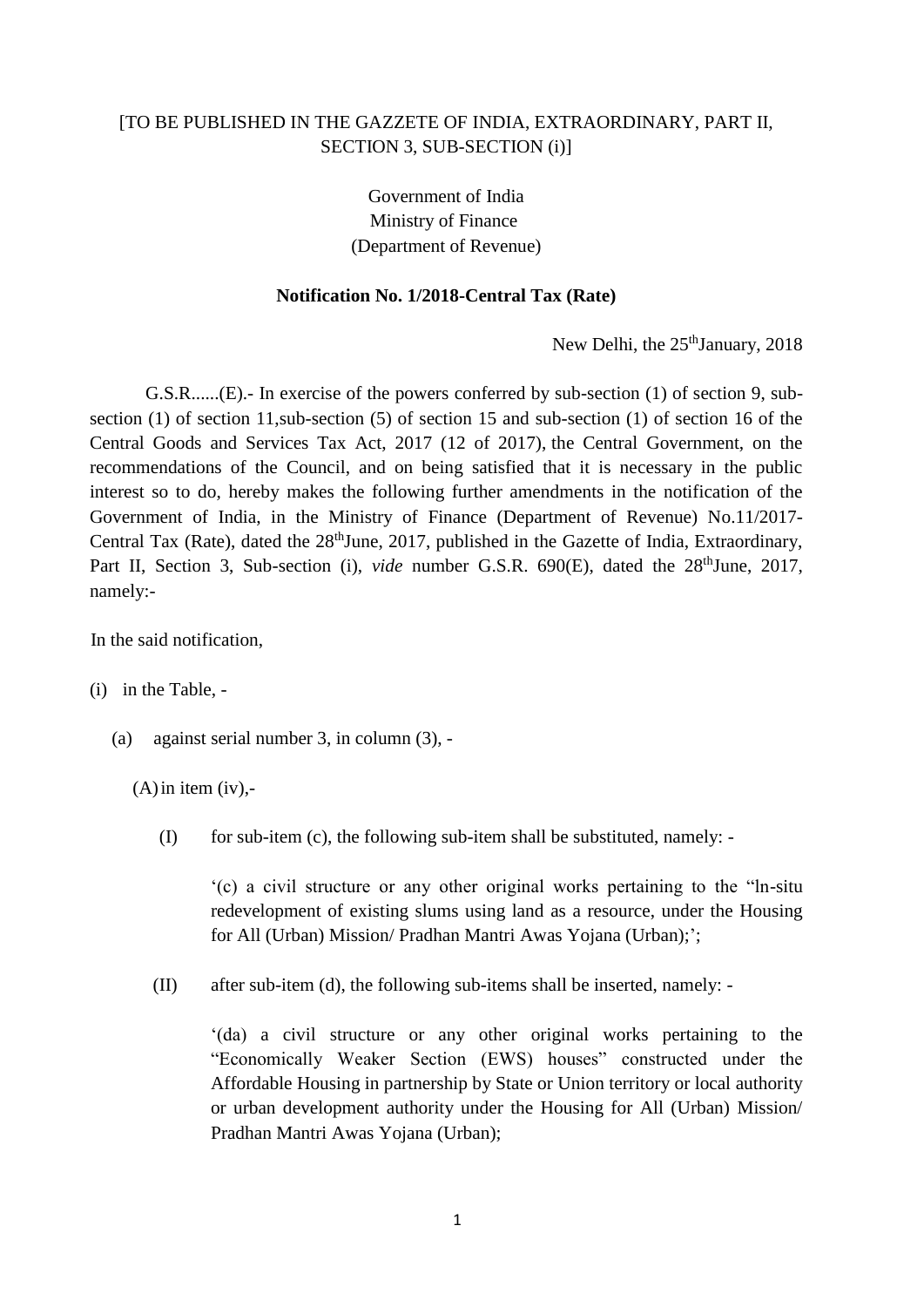(db) a civil structure or any other original works pertaining to the "houses constructed or acquired under the Credit Linked Subsidy Scheme for Economically Weaker Section (EWS)/ Lower Income Group (LIG)/ Middle Income Group-1 (MlG-1)/ Middle Income Group-2 (MlG-2)" under the Housing for All (Urban) Mission/ Pradhan Mantri Awas Yojana (Urban);';

(III) after sub-item (f), the following sub-items shall be inserted, namely: - "(g) a building owned by an entity registered under section 12AA of the Income Tax Act, 1961 (43 of 1961), which is used for carrying out the activities of providing, centralised cooking or distribution, for mid-day meals under the mid-day meal scheme sponsored by the Central Government, State Government, Union territory or local authorities.";

(B) in item (v),

- (I) in sub-item (a), for the word "excluding", the word "including" shall be substituted;
- (II) after sub-item (d), the following sub-item shall be inserted, namely: -

"(da) low-cost houses up to a carpet area of 60 square metres per house in an affordable housing project which has been given infrastructure status vide notification of Government of India, in Ministry of Finance, Department of Economic Affairs vide F. No. 13/6/2009-INF, dated the 30th March,2017;";

(C) for item (ix) and the entries relating thereto in columns (3), (4) and (5), the following shall be substituted, namely: -

| (3)                                                                                                                                                                                                                                                                                                                                                                                                                             | (4) | (5)                                                                                                                                                                                                                                                                                     |
|---------------------------------------------------------------------------------------------------------------------------------------------------------------------------------------------------------------------------------------------------------------------------------------------------------------------------------------------------------------------------------------------------------------------------------|-----|-----------------------------------------------------------------------------------------------------------------------------------------------------------------------------------------------------------------------------------------------------------------------------------------|
| "(ix) Composite supply of works<br>contract as defined in clause (119) of<br>section 2 of the Central Goods and<br>Services Tax Act, 2017 provided by a<br>sub-contractor to the main contractor<br>providing services specified in item<br>(iii) or item (vi) above to the Central<br>Government, State Government,<br>Union territory, a local authority, a<br>Governmental Authority<br><b>or</b><br>a<br>Government Entity. | 6   | Provided that where the services are<br>supplied to a Government Entity,<br>they should have been procured by<br>the said entity in relation to a work<br>entrusted to it by the Central<br>Government, State Government,<br>Union territory or local authority, as<br>the case may be. |
| of<br>Composite<br>works<br>(x)<br>supply                                                                                                                                                                                                                                                                                                                                                                                       | 2.5 | Provided that where the services are.                                                                                                                                                                                                                                                   |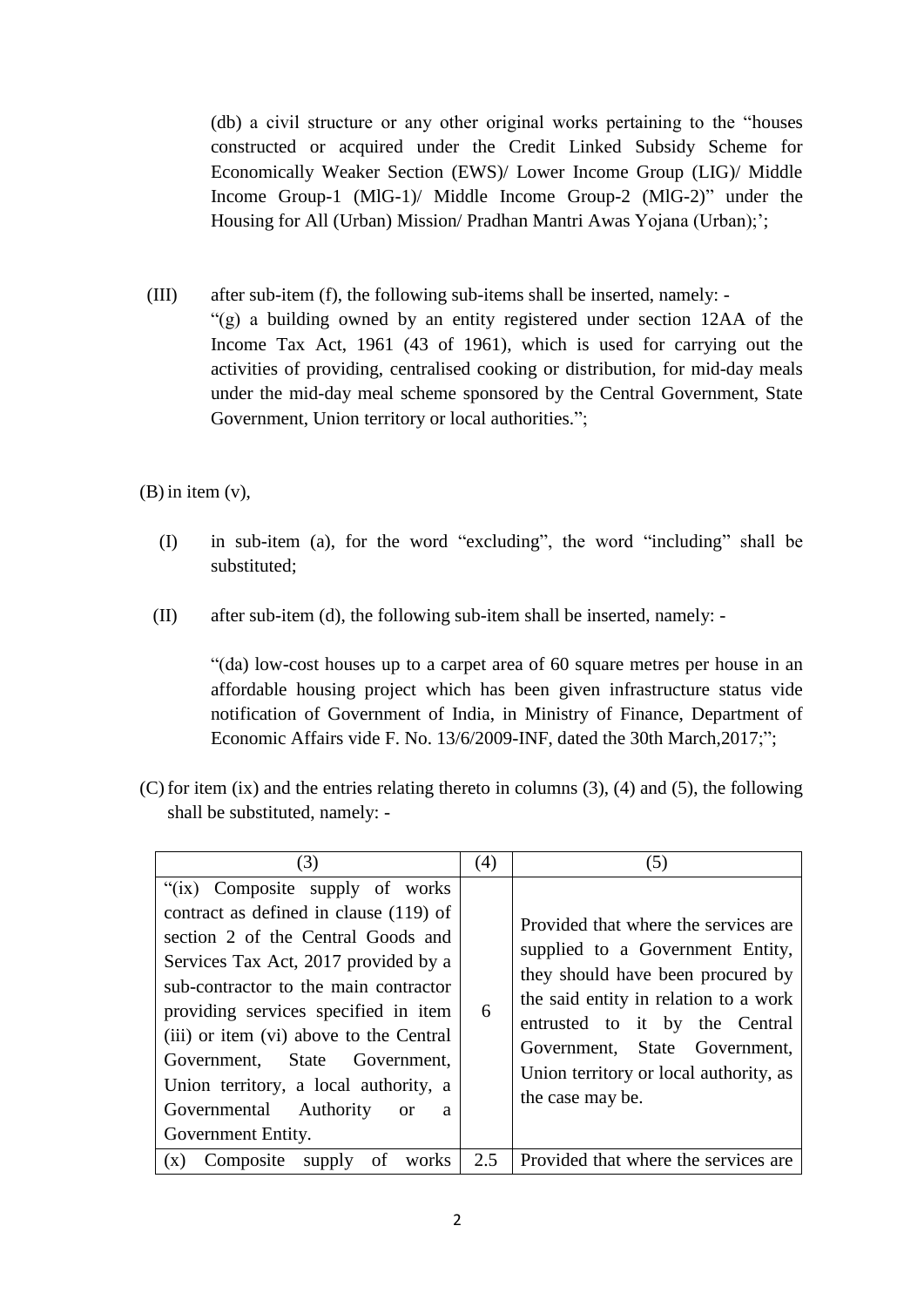| contract as defined in clause (119) of                                                                                                                                                                                                                                                              |     | supplied to a Government Entity,                                                                                                          |
|-----------------------------------------------------------------------------------------------------------------------------------------------------------------------------------------------------------------------------------------------------------------------------------------------------|-----|-------------------------------------------------------------------------------------------------------------------------------------------|
| section 2 of the Central Goods and                                                                                                                                                                                                                                                                  |     | they should have been procured by                                                                                                         |
| Services Tax Act, 2017 provided by a                                                                                                                                                                                                                                                                |     | the said entity in relation to a work                                                                                                     |
| sub-contractor to the main contractor                                                                                                                                                                                                                                                               |     | entrusted to it by the Central                                                                                                            |
| providing services specified in item                                                                                                                                                                                                                                                                |     | Government, State Government,                                                                                                             |
| Central<br>(vii)<br>above to<br>the                                                                                                                                                                                                                                                                 |     | Union territory or local authority, as                                                                                                    |
| Government, State Government,                                                                                                                                                                                                                                                                       |     | the case may be.                                                                                                                          |
| Union territory, a local authority, a                                                                                                                                                                                                                                                               |     |                                                                                                                                           |
| Governmental Authority<br><b>or</b><br>a                                                                                                                                                                                                                                                            |     |                                                                                                                                           |
| Government Entity.                                                                                                                                                                                                                                                                                  |     |                                                                                                                                           |
| (xi) Services by way of house-<br>keeping, such as plumbing,<br>carpentering, etc. where the person<br>supplying such service through<br>electronic commerce operator is not<br>liable for registration under sub-<br>section (1) of section 22 of the Central<br>Goods and Services Tax Act, 2017. | 2.5 | Provided that credit of input tax<br>charged on goods and services has<br>not been taken<br>[Please refer to Explanation no.<br>$(iv)$ ]. |
| (xii) Construction services other than<br>(i), (ii), (iii), (iv), (v), (vi), (vii),<br>$(viii), (ix), (x)$ and $(xi)$ above.                                                                                                                                                                        | 9   | $\cdot$ ":                                                                                                                                |

- (b) against serial number 9, in the entry in column (3), in item (v), for the words "natural gas", the words and brackets "natural gas, petroleum crude, motor spirit (commonly known as petrol), high speed diesel or aviation turbine fuel" shall be substituted;
- (c) against serial number 10, for item (ii) in column (3) and the entries relating thereto in columns (3), (4) and (5), the following shall be substituted, namely: -

| (3)                                   | (4) | (5)                                     |
|---------------------------------------|-----|-----------------------------------------|
| Time charter of vessels for<br>``(ii) |     | Provided that credit of input tax       |
| transport of goods.                   |     | charged on goods (other than on         |
|                                       |     | ships, vessels including<br>bulk        |
|                                       | 2.5 | carriers and tankers) has not been      |
|                                       |     | taken                                   |
|                                       |     | [Please refer to <i>Explanation</i> no. |
|                                       |     | (iv)].                                  |
| (iii) Rental services of transport    |     |                                         |
| vehicles with or without operators,   | 9   |                                         |
| other than (i) and (ii) above.        |     |                                         |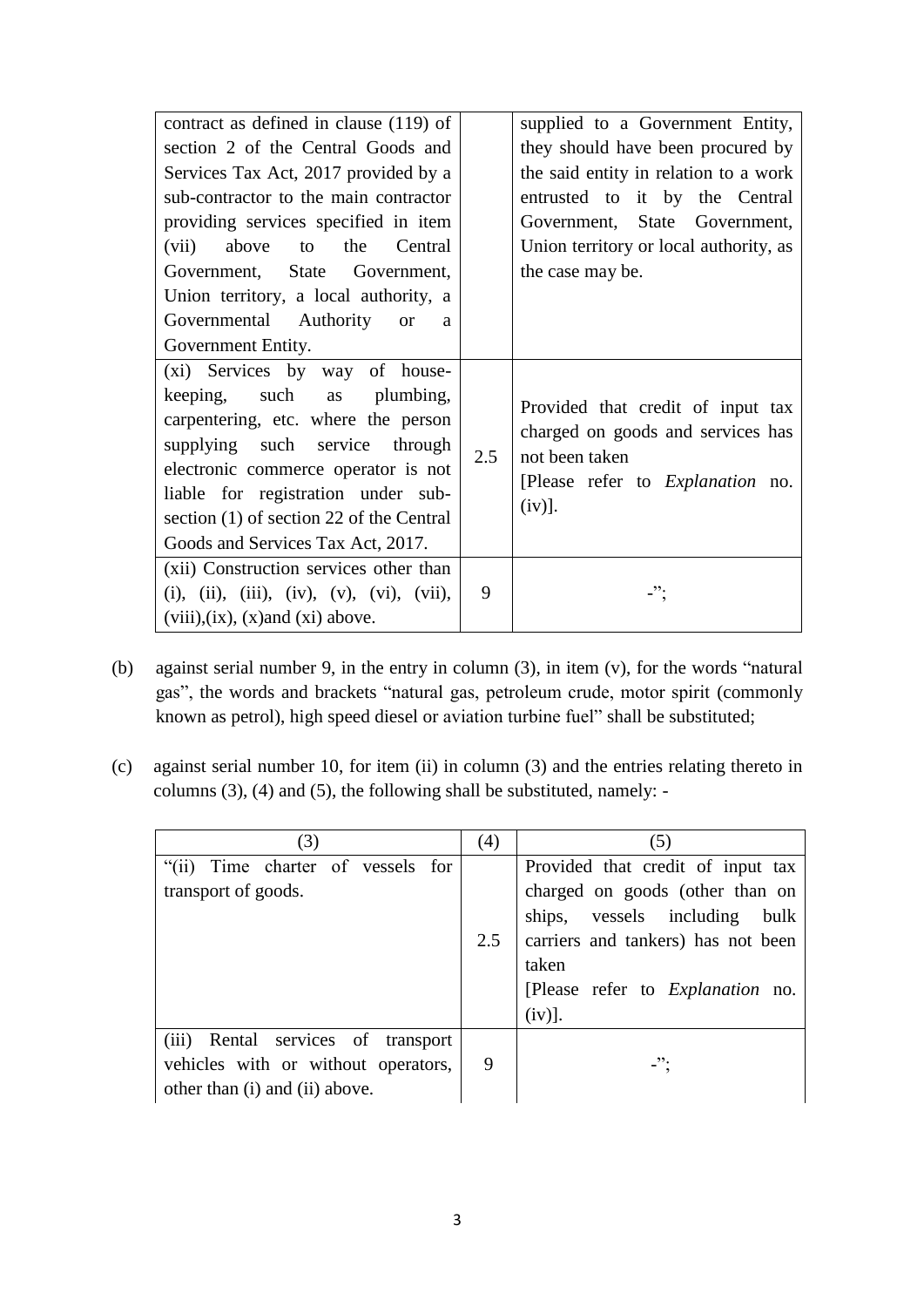(d) for serial number 16 and the entries relating thereto, the following shall be substituted, namely: -

| (1)  | (2)                                                                                                                                                                                                                                                                                                                                                                                                                                                                                                                                                                                                                                                                                                                                                                                                                                                                                                                                            | (3)                                                                                                                           | (4)        | (5) |
|------|------------------------------------------------------------------------------------------------------------------------------------------------------------------------------------------------------------------------------------------------------------------------------------------------------------------------------------------------------------------------------------------------------------------------------------------------------------------------------------------------------------------------------------------------------------------------------------------------------------------------------------------------------------------------------------------------------------------------------------------------------------------------------------------------------------------------------------------------------------------------------------------------------------------------------------------------|-------------------------------------------------------------------------------------------------------------------------------|------------|-----|
| "16" | <b>Heading</b><br>9972                                                                                                                                                                                                                                                                                                                                                                                                                                                                                                                                                                                                                                                                                                                                                                                                                                                                                                                         | Government, Union territory or local authority to<br>governmental authority or government entity, by way<br>of lease of land. |            |     |
|      | Services by the Central Government, State<br>(i)<br>Nil<br>(ii) Supply of land or undivided share of land by way<br>of lease or sub lease where such supply is a part of<br>composite supply of construction of flats, etc.<br>specified in the entry in column (3), against serial<br>number 3, at item (i); sub-item (b), sub-item (c), sub-<br>item $(d)$ , sub-item $(da)$ and sub-item $(db)$ of item $(iv)$ ;<br>sub-item (b), sub-item (c), sub-item (d) and sub-item<br>$(da)$ of item $(v)$ ; and sub-item $(c)$ of item $(vi)$ .<br>Provided that nothing contained in this entry<br>shall apply to an amount charged for such lease and<br>sub-lease in excess of one third of the total amount<br>charged for the said composite supply. Total amount<br>shall have the same meaning for the purpose of this<br>proviso as given in paragraph 2 of this notification.<br>(iii) Real estate services other than (i) and (ii) above. |                                                                                                                               | <b>Nil</b> |     |
|      |                                                                                                                                                                                                                                                                                                                                                                                                                                                                                                                                                                                                                                                                                                                                                                                                                                                                                                                                                |                                                                                                                               | 9          | "   |

(e) against serial number 17, for item (vii) in column (3), and the entries relating thereto in columns (3), (4) and (5), the following shall be substituted, namely: -

| (3)                                        | (4)                         | (5)                                        |
|--------------------------------------------|-----------------------------|--------------------------------------------|
| "(vii) Time charter of vessels for         |                             | Provided that credit of input              |
| transport of goods.                        |                             | tax charged on goods (other                |
|                                            |                             | ships,<br>than<br>vessels<br><sub>on</sub> |
|                                            | 2.5                         | including bulk carriers and                |
|                                            |                             | tankers) has not been taken                |
|                                            |                             | [Please refer to <i>Explanation</i> ]      |
|                                            |                             | no. $(iv)$ ].                              |
| (viii) Leasing or rental services,         | Same<br>of<br>rate          |                                            |
| with or without operator, other            | central tax<br><b>as</b>    |                                            |
| than (i), (ii), (iii), (iv), (v), (vi) and | applicable<br><sub>on</sub> |                                            |
| (vii) above.                               | supply of like              | -":                                        |
|                                            | goods involving             |                                            |
|                                            | transfer of title           |                                            |
|                                            | in goods.                   |                                            |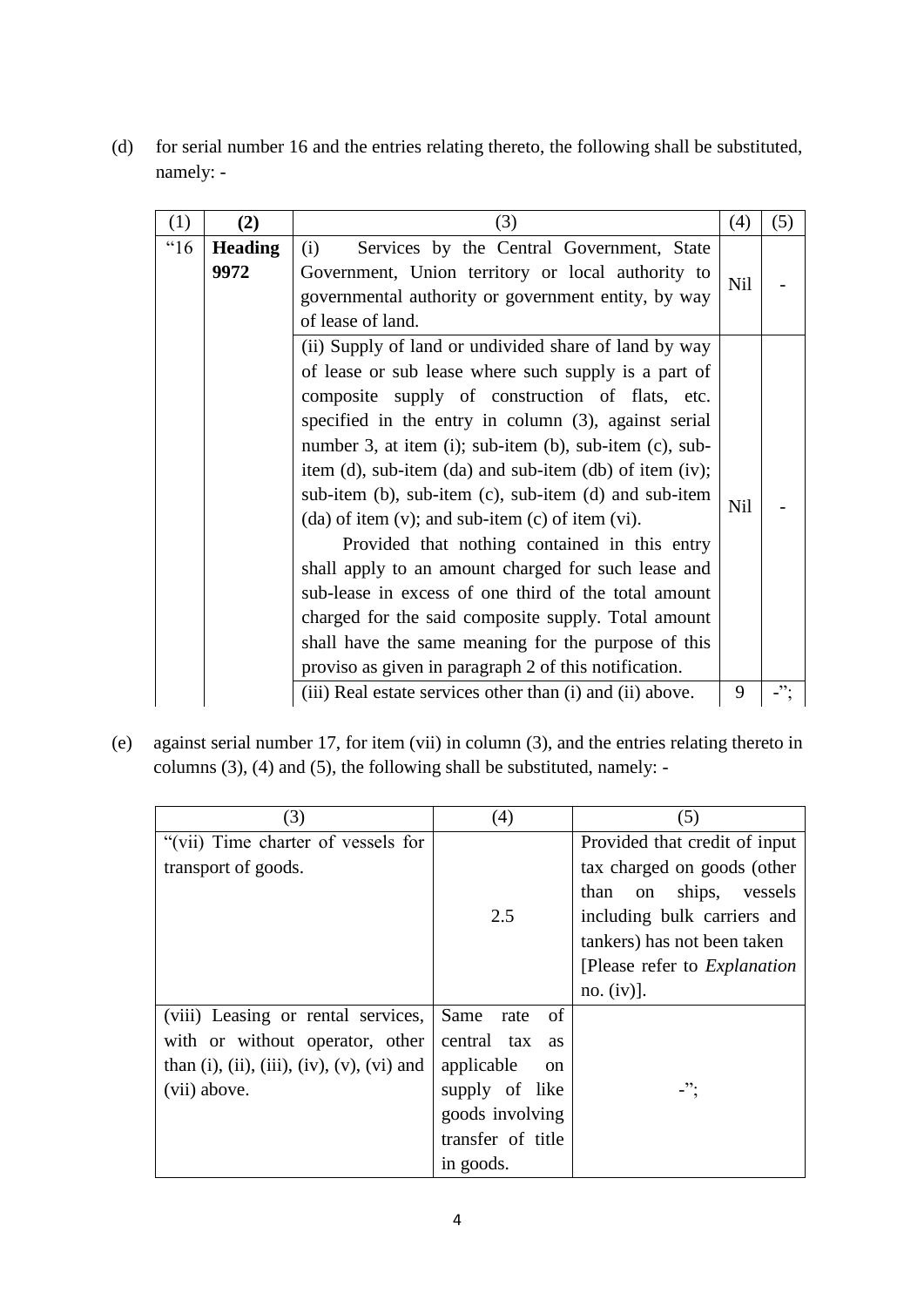- (f) in serial number 23, against item (i) in column (3), in condition 1 in column (5), after the words "supplying the service", the words and brackets ", other than the input tax credit of input service in the same line of business (i.e. tour operator service procured from another tour operator)" shall be inserted;
- (g) against serial number 23, for item (ii) in column (3) and the entries relating thereto in columns (3), (4) and (5), the following shall be substituted, namely: -

| (3)                                                     |     | (5)                  |
|---------------------------------------------------------|-----|----------------------|
| "(ii) Services by way of house-keeping, such as         |     | Provided that credit |
| plumbing, carpentering, etc. where the person supplying |     | of input tax charged |
| such service through electronic commerce operator is    |     | on goods<br>and      |
| not liable for registration under sub-section (1) of    | 2.5 | services has<br>not  |
| section 22 of the Central Goods and Services Tax Act,   |     | been taken           |
| 2017.                                                   |     | [Please refer<br>to  |
|                                                         |     | Explanation<br>no.   |
|                                                         |     | $(iv)$ ].            |
| (iii) Support services other than (i) and (ii) above.   | 9   | -".                  |

- (h) against serial number 24,-
	- (A)in the *Explanation* to item (i) in column (3), in clause (i), after sub-clause (g), the following sub-clause shall be inserted, namely:-
		- "(h) services by way of fumigation in a warehouse of agricultural produce.";
	- (B) for item (ii) in column (3) and the entries relating thereto in columns (3), (4) and (5), the following shall be substituted, namely: -

| "(ii) Service of exploration, mining or drilling of petroleum crude or  <br>natural gas or both.           |  |
|------------------------------------------------------------------------------------------------------------|--|
| (iii)Support services to mining, electricity, gas and water distribution $\vert$<br>other than (ii) above. |  |

(i) for serial number 25 and the entries relating thereto, the following shall be substituted, namely:-

|      | (2)     |                                                 | (4)              | (5)                 |
|------|---------|-------------------------------------------------|------------------|---------------------|
| "25" | Heading | (i) Services by way of house-keeping, such as   | Provided<br>that |                     |
|      | 9987    | plumbing, carpentering, etc. where the person   |                  | credit of input tax |
|      |         | supplying such service through electronic       | 2.5              | charged on goods    |
|      |         | liable<br>operator is<br>for<br>commerce<br>not |                  | and services has    |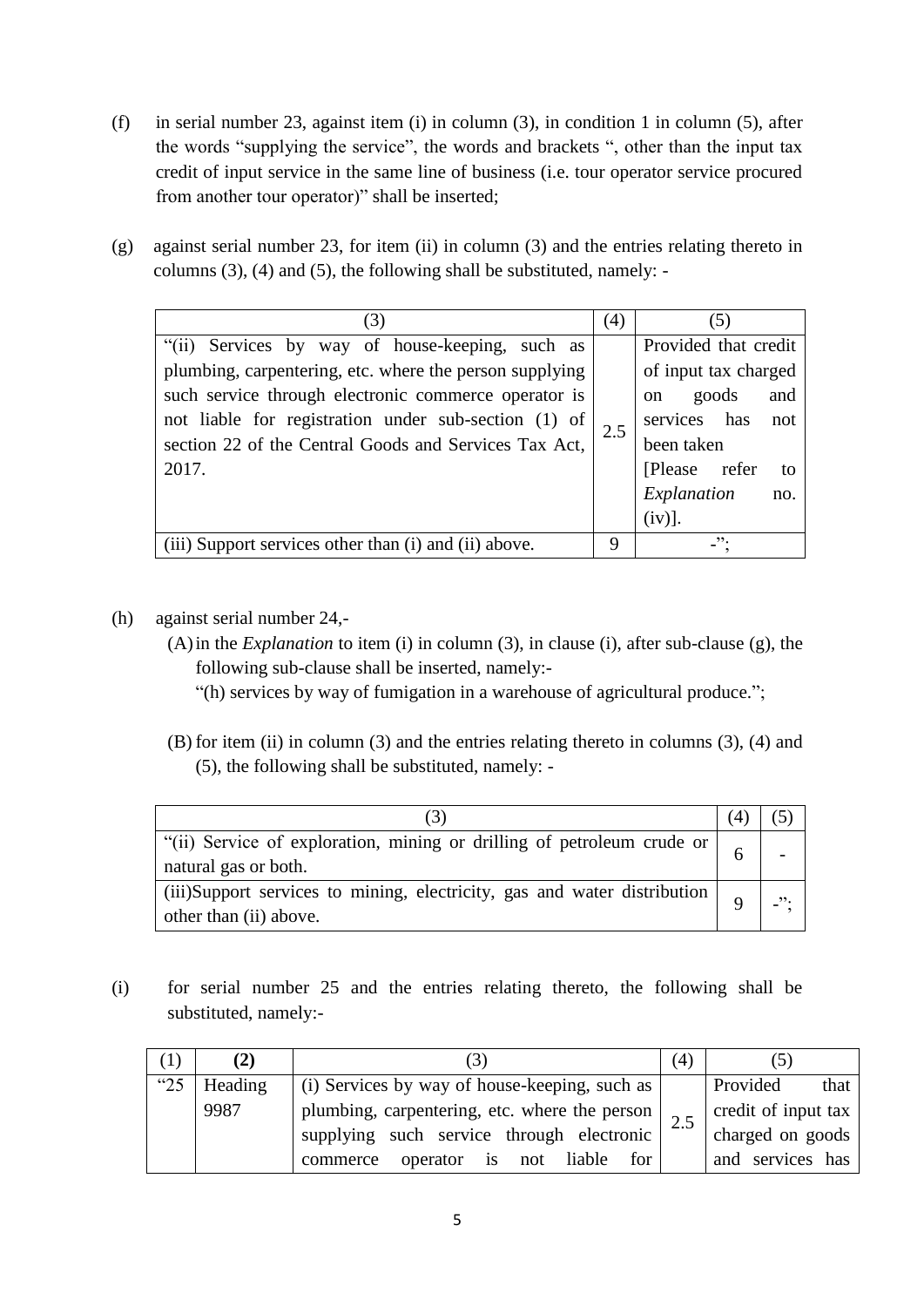| registration under sub-section $(1)$ of section 22<br>of the Central Goods and Services Tax Act,<br>2017. | not been taken<br>[Please refer to<br>Explanation<br>no.<br>$(iv)$ ]. |
|-----------------------------------------------------------------------------------------------------------|-----------------------------------------------------------------------|
| (ii)<br>Maintenance, repair and installation<br>(except construction) services, other than (i)<br>above.  | $\cdot$                                                               |

- (j) against serial number 26, in column (3),-
	- (A) in item (i), after sub-item (e), the following sub-item shall be inserted, namely: "(ea) manufacture of leather goods or foot wear falling under Chapter 42 or 64 in the First Schedule to the Customs Tariff Act, 1975 (51of 1975) respectively;";
	- (B) for item (iii) and the entries relating thereto in columns (3), (4) and (5), the following shall be substituted, namely: -

| "(iii) Tailoring services.                                              |  |      |
|-------------------------------------------------------------------------|--|------|
| (iv) Manufacturing services on physical inputs (goods) owned by others, |  | , 2. |
| other than (i), (ia), (ii), (iia) and (iii) above.                      |  |      |

(k) for serial number 32 and the entries relating thereto, the following shall be substituted, namely:-

|      | (2)     |                                                      |        |
|------|---------|------------------------------------------------------|--------|
| "32" | Heading | (i) Services by way of treatment of effluents by a   |        |
|      | 9994    | Common Effluent Treatment Plant.                     |        |
|      |         | (ii) Sewage and waste collection, treatment and      |        |
|      |         | disposal and other environmental protection services | , 2, 3 |
|      |         | other than (i) above.                                |        |

- (l) against serial number 34, in column (3),-
	- (A) for item (iii) and the entries relating thereto in columns (3), (4) and (5), the following shall be substituted, namely: -

| "(iii) Services by way of admission to amusement parks including<br>theme parks, water parks, joy rides, merry-go rounds, go-carting and<br>ballet. |    |        |
|-----------------------------------------------------------------------------------------------------------------------------------------------------|----|--------|
| (iiia) Services by way of admission to entertainment events or access to                                                                            | 14 | , 2, 3 |